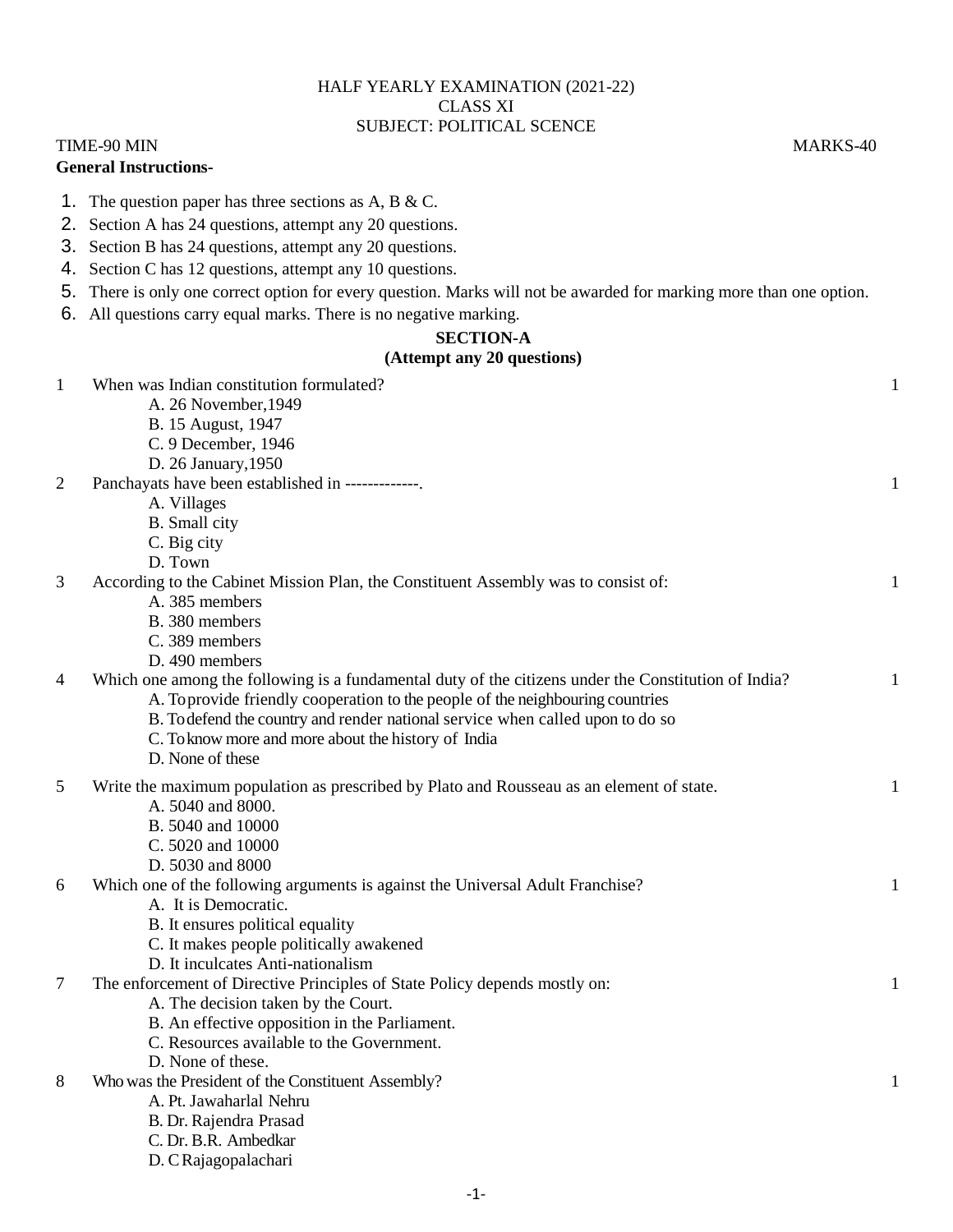| 9  | One third of the total number of the seats of Panchayat are reserved for --------<br>A. Backward classes        | $\mathbf{1}$ |
|----|-----------------------------------------------------------------------------------------------------------------|--------------|
|    | <b>B.</b> Scheduled classes                                                                                     |              |
|    | C. Women belonging to scheduled caste                                                                           |              |
|    | D. Women                                                                                                        |              |
| 10 | The Constitution of India was promulgated on January 26, 1950 because:                                          | $\mathbf{1}$ |
|    | A. this day was being celebrated as the Independence Day since 1929                                             |              |
|    | B. it was the wish of the framers of the Constitution                                                           |              |
|    | C. the British did not want to leave India earlier than this date                                               |              |
|    | D. it was an auspicious day                                                                                     |              |
| 11 | From which Country's Constitution, India borrowed the Parliamentary system of Government?                       | 1            |
|    | A. Irish constitution                                                                                           |              |
|    | <b>B.</b> French constitution                                                                                   |              |
|    | C. British constitution                                                                                         |              |
|    | D. Canadian constitution                                                                                        |              |
| 12 | The constitution of India is Republican because it-----                                                         | 1            |
|    | A. provides for an elected President.                                                                           |              |
|    | B. provides for fundamental Rights.                                                                             |              |
|    | C. Has Directive principles.                                                                                    |              |
|    | D. has no hereditary elements                                                                                   |              |
| 13 | From which Country's Constitution, India has borrowed the Directive Principles of State Policy?                 | 1            |
|    | A. Canadian constitution                                                                                        |              |
|    | <b>B.</b> French constitution                                                                                   |              |
|    | C. British constitution                                                                                         |              |
|    | D. Irish constitution                                                                                           |              |
| 14 | Which of the following is not a fundamental right?                                                              | 1            |
|    | A. Right to equality                                                                                            |              |
|    | B. Right to property                                                                                            |              |
|    | C. Right to freedom                                                                                             |              |
|    | D. Right against exploitation                                                                                   |              |
| 15 | Election Commissioner in India is appointed for a period of <u>years</u> .                                      | 1            |
|    | A. 2 years                                                                                                      |              |
|    | B. 3 years                                                                                                      |              |
|    | C. 5 years                                                                                                      |              |
|    | D. 6 years                                                                                                      |              |
| 16 | Why are Fundamental Rights called fundamental?                                                                  | $\mathbf{I}$ |
|    | A. These Rights help in the development of the personality of the Individual.                                   |              |
|    | B. These Rights help in becoming Rich.                                                                          |              |
|    | C. These Rights are not justiciable.                                                                            |              |
|    | D. None of the above.                                                                                           |              |
|    |                                                                                                                 |              |
| 17 | In Cabinet mission Plan, the seats were divided among which communities?                                        | 1            |
|    | A. General, Muslims. Sikhs.                                                                                     |              |
|    | B. General, Muslims, Christians.                                                                                |              |
|    | C. General, Sikhs, Christians.                                                                                  |              |
|    | D. None of these                                                                                                |              |
| 18 | Which of the following writs may be issued by the court in case of illegal detention of a person?               | 1            |
|    | A. Habeas Corpus.                                                                                               |              |
|    | B. Mandamus.                                                                                                    |              |
|    | C. Quo-Warranto.                                                                                                |              |
|    | D. None of the above.                                                                                           |              |
| 19 | In our Constituent Assembly this day of ------- do hereby adopt, enact and give to ourselves this constitution. | 1            |
|    | A. $26th$ October, 1949.                                                                                        |              |
|    | B. $26th$ November, 1949.                                                                                       |              |
|    | C. $26th January, 1950$                                                                                         |              |
|    | D. $26th$ November, 1950.                                                                                       |              |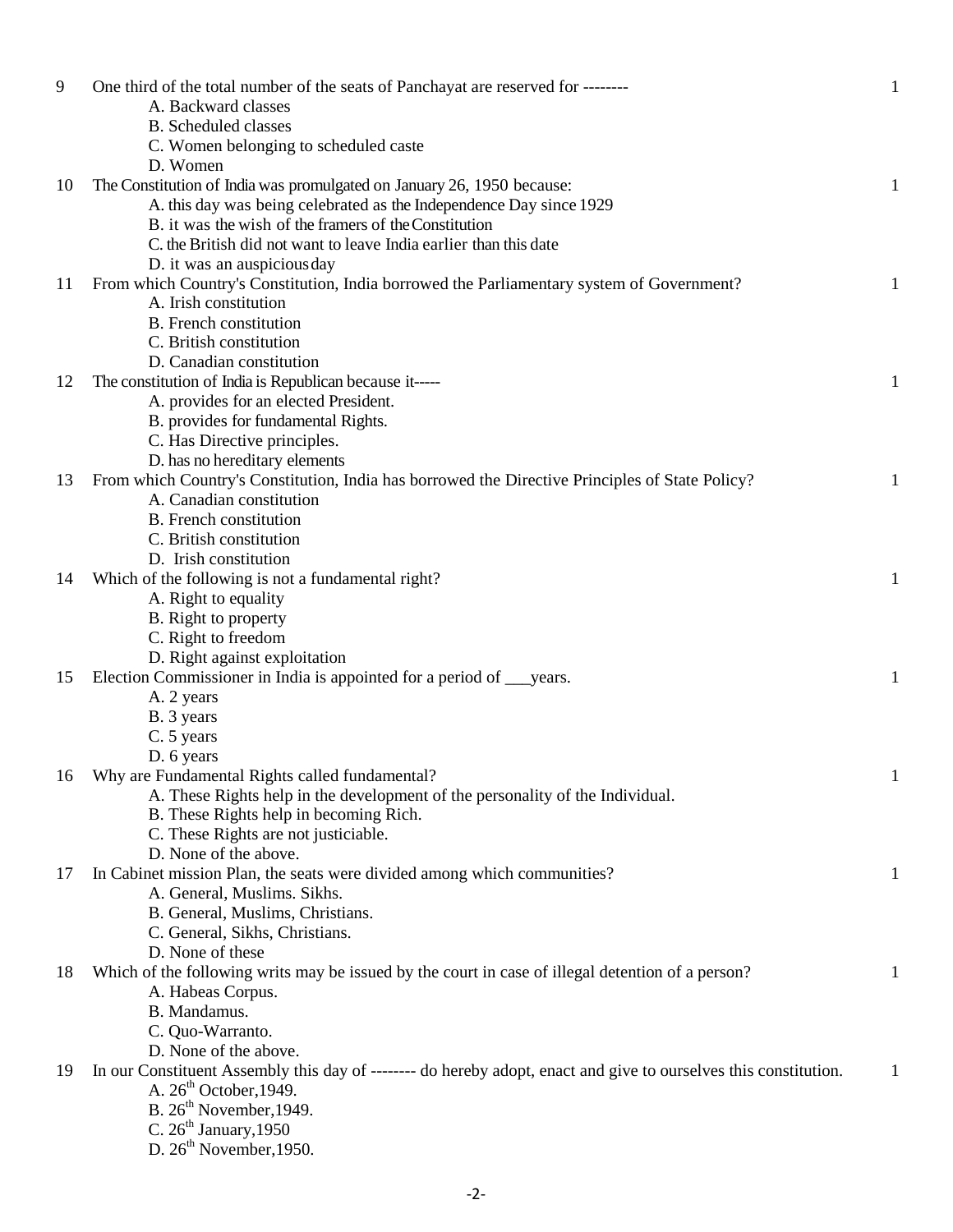| 20 | Which Fundamental Right makes India a Secular state?                                        | $\mathbf{1}$ |
|----|---------------------------------------------------------------------------------------------|--------------|
|    | A. Right to Equality.                                                                       |              |
|    | B. Right against Exploitation.                                                              |              |
|    | C. Right to Freedom of Religion.                                                            |              |
|    | D. Right to Constitutional Remedies.                                                        |              |
| 21 | A piece of land can be called as a State if it has-----                                     | 1            |
|    | A. Territory.                                                                               |              |
|    | B. Population.                                                                              |              |
|    | C. Sovereignty.                                                                             |              |
|    | D. All the above.                                                                           |              |
| 22 | What is a Democratic state?                                                                 | 1            |
|    | A. When Government is formed by Rich people.                                                |              |
|    | B. When Government is formed by Literate people.                                            |              |
|    |                                                                                             |              |
|    | C. When Government is formed by the people.                                                 |              |
|    | D. None of the above                                                                        |              |
| 23 | Which Articles of Fundamental Right protects the Minorities?                                | 1            |
|    | A. 23 to 24                                                                                 |              |
|    | B. 29 to 30                                                                                 |              |
|    | C. 14 to 18                                                                                 |              |
|    | D. 25 to 28                                                                                 |              |
| 24 | What does Fraternity mean?                                                                  | 1            |
|    | A. Childhood.                                                                               |              |
|    | B. Brotherhood.                                                                             |              |
|    | C. Adulthood.                                                                               |              |
|    | D. None of the above.                                                                       |              |
|    | <b>SECTION-B</b>                                                                            |              |
|    | (Attempt any 20 questions)                                                                  |              |
| 25 | The Indian Constitution establishes a secular state. This means that                        | 1            |
|    | I. the State treats all religions equally.                                                  |              |
|    | II. freedom of faith and worship is allowed to all the people.                              |              |
|    | III. educational institutions, without exception, are free to impart religious instruction. |              |
|    | IV. the State makes no discrimination on the basis of religion in matters of employment.    |              |
|    |                                                                                             |              |
|    | $A. I$ and $II$                                                                             |              |
|    | B. I, II and III                                                                            |              |
|    | C. II, III and IV                                                                           |              |
|    | D. I, II and IV                                                                             |              |
| 26 | Which of the following is not an institution of Rural local Government?                     |              |
|    |                                                                                             |              |
|    | A. Panchayat<br><b>B.</b> Zila Parishad                                                     |              |
|    |                                                                                             |              |
|    | C. Municipal corporation                                                                    |              |
|    | D. Gram Sabha                                                                               |              |
| 27 | Sustainable Development means:                                                              | 1            |
|    | A. Development of industry                                                                  |              |
|    | B. Development of villages                                                                  |              |
|    | C. Development in context of needs of both present and future generation                    |              |
|    | D. None of these                                                                            |              |
| 28 | Mark the option which is most suitable:                                                     | 1            |
|    | Assertion: Local Self Government is known as Grass Root level Democracy.                    |              |
|    | <b>Reason:</b> It has made democracy weak.                                                  |              |
|    | A. Both A and R are true and R is the correct explanation of A.                             |              |
|    | B. Both A and R are true but R is not the correct explanation of A.                         |              |
|    |                                                                                             |              |
|    | C. A is true but R is false.<br>D. A is false but R is true                                 |              |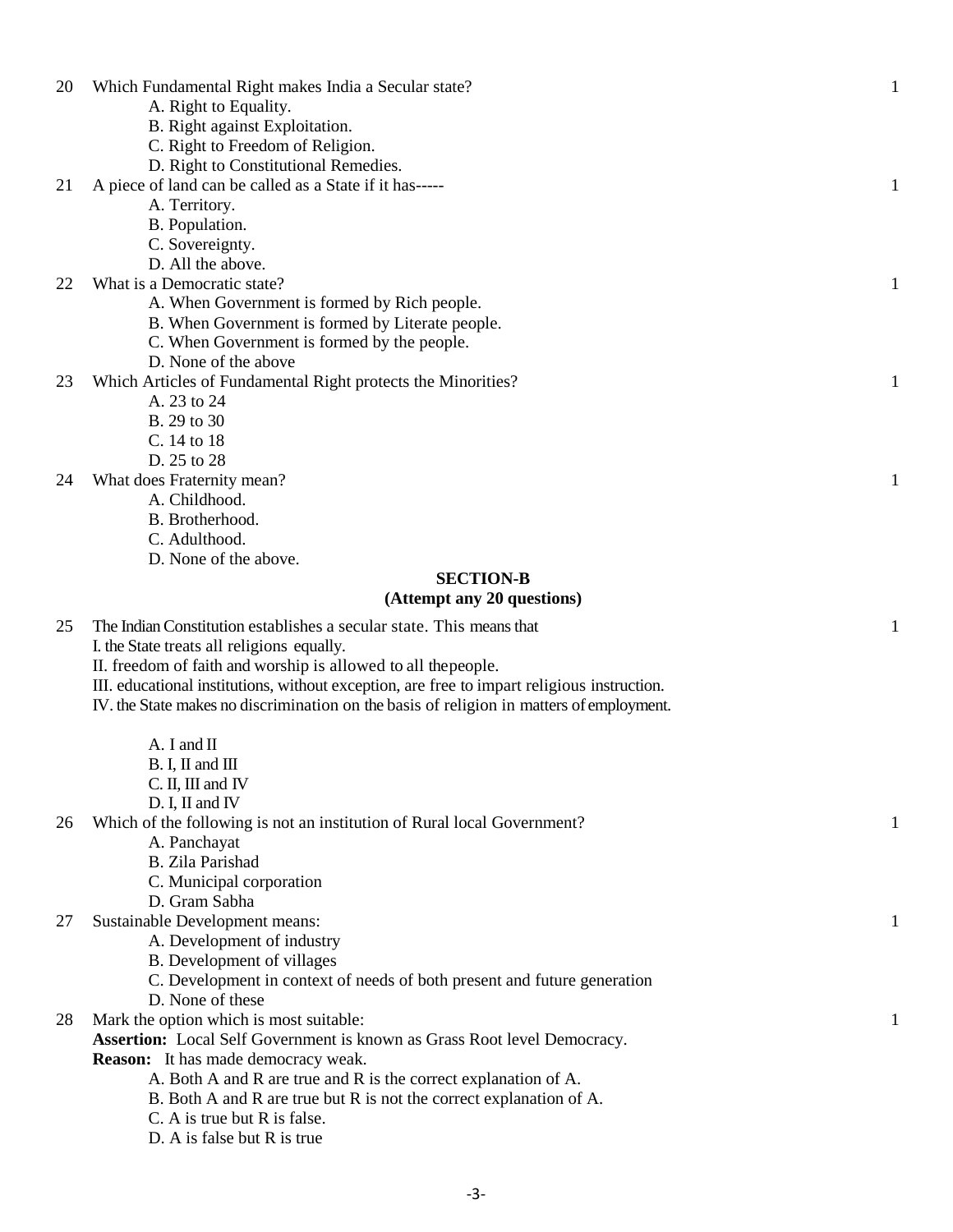| 29 | Mark the option which is most suitable:                                                                                                   | 1 |
|----|-------------------------------------------------------------------------------------------------------------------------------------------|---|
|    | <b>Assertion:</b> India is Autocratic Republic.                                                                                           |   |
|    | <b>Reason:</b> The Head of the State is elected indirectly by the people                                                                  |   |
|    | A. Both A and R are true and R is the correct explanation of A.                                                                           |   |
|    | B. Both A and R are true but R is not the correct explanation of A.                                                                       |   |
|    | C. A is true but R is false.                                                                                                              |   |
|    | D. A is false but R is true                                                                                                               |   |
| 30 | Mark the option which is most suitable:                                                                                                   | 1 |
|    | Assertion: In India, people elect their own representatives.                                                                              |   |
|    | <b>Reason:</b> India is a democracy.                                                                                                      |   |
|    | A. Both A and R are true and R is the correct explanation of A.                                                                           |   |
|    | B. Both A and R are true but R is not the correct explanation of A.                                                                       |   |
|    | C. A is true but R is false.                                                                                                              |   |
|    | D. A is false but R is true                                                                                                               |   |
| 31 | Mark the option which is most suitable:                                                                                                   | 1 |
|    | Assertion: The Right to Property was removed from the list of Fundamental Rights.                                                         |   |
|    | <b>Reason:</b> The Right to Education is added to the list of Fundamental Rights.                                                         |   |
|    | A. If both A and R are true and R is the correct explanation of A.                                                                        |   |
|    | B. If both A and R are true but R is not the correct explanation of A.                                                                    |   |
|    | C. A is true but R is false.                                                                                                              |   |
|    | D. A is false but R is true                                                                                                               |   |
| 32 | The constitutional amendments associated with empowering the Panchayati Raj institutions in India are                                     | 1 |
|    | A.73 <sup>rd</sup> Amendment Act.                                                                                                         |   |
|    | B. 74 <sup>th</sup> Amendment Act.                                                                                                        |   |
|    | C.75 <sup>th</sup> Amendment Act.                                                                                                         |   |
|    | D.76 <sup>th</sup> Amendment Act.                                                                                                         |   |
| 33 | The names of two houses of British Legislature are---------.                                                                              | 1 |
|    | A. House of Representative and Senate                                                                                                     |   |
|    | B. House of Commons and House of Lords.                                                                                                   |   |
|    | C. House of Lords and Senate.                                                                                                             |   |
|    | D. Senate and House of Commons.                                                                                                           |   |
| 34 | We the people of India having solemnly resolved to constitute India into-----and to secure to all citizens.                               |   |
|    |                                                                                                                                           |   |
|    | A. Sovereign, Socialist, Republic.                                                                                                        |   |
|    | B. Sovereign, Socialist, Democratic, Republic.                                                                                            |   |
|    | C. Sovereign, Socialist, Secular, Democratic, Republic.                                                                                   |   |
|    | D. Sovereign, Secular, Democratic, Republic.                                                                                              |   |
| 35 | How do we take part in the Government discussion whose actions affect us?<br>A. Processions.                                              |   |
|    | B. Demonstrations.                                                                                                                        |   |
|    | C. Organize Campaigns.                                                                                                                    |   |
|    | D. All of the above.                                                                                                                      |   |
|    |                                                                                                                                           |   |
| 36 | From which constitution Indian Constitution has borrowed the Principles of Liberty, Equality and Fraternity?<br>A. Canadian Constitution. | 1 |
|    |                                                                                                                                           |   |
|    | <b>B.</b> Australian Constitution.                                                                                                        |   |
|    | C. French Constitution.                                                                                                                   |   |
|    | D. None of the above.                                                                                                                     |   |
| 37 | The System of Representation working in India is----------                                                                                |   |
|    | A. Cumulative System.                                                                                                                     |   |
|    | B. Proportional System.                                                                                                                   |   |
|    | C. First Past the Post System.                                                                                                            |   |
|    | D. None of the above.                                                                                                                     |   |
| 38 | Which is the force behind Legal Rights?                                                                                                   |   |
|    | A. force of public opinion                                                                                                                |   |
|    | B. force of morality                                                                                                                      |   |
|    | C. force of nature                                                                                                                        |   |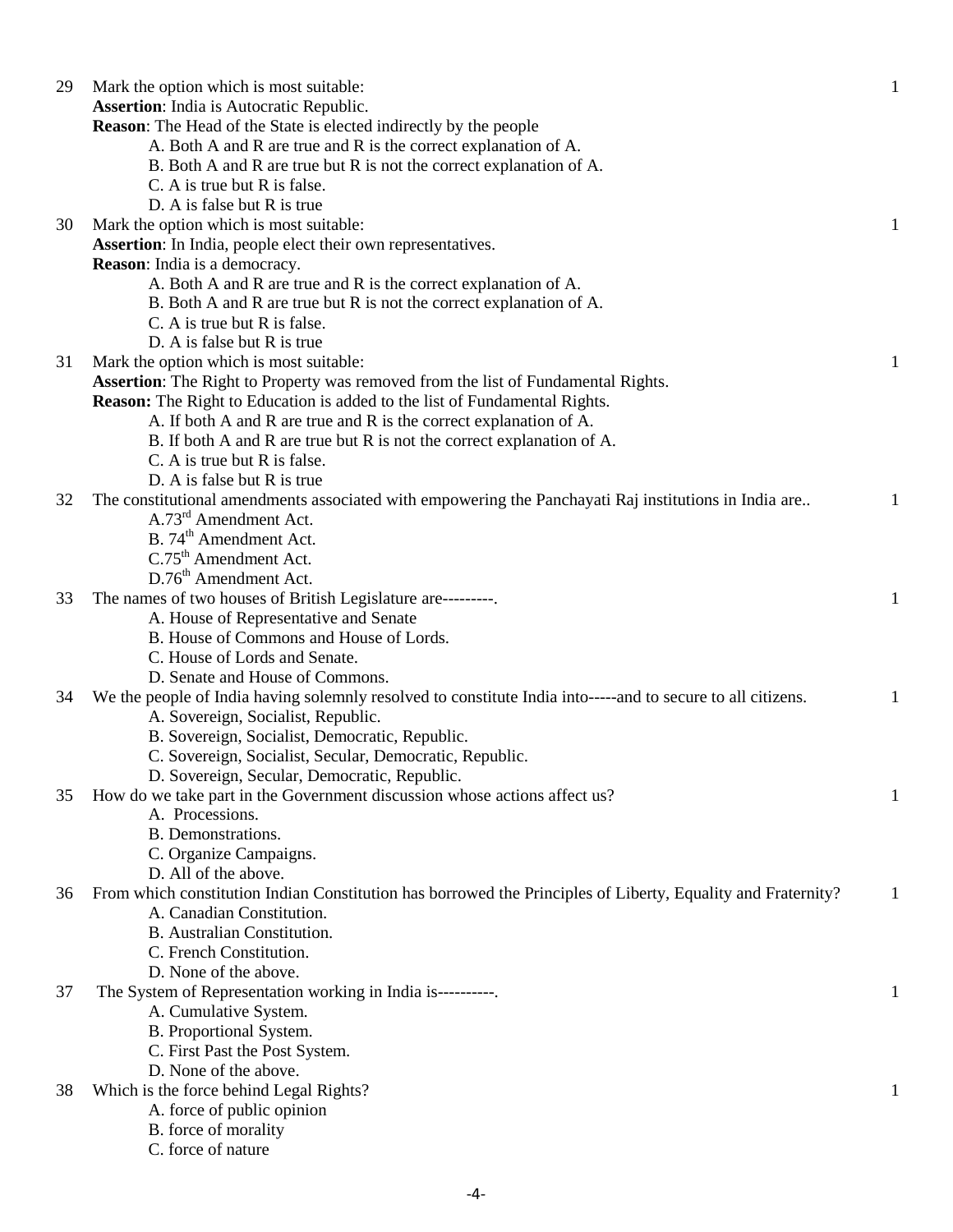## D. force of law

| 39 | Who appoints Chief Election Commissioner of India?                                                 | $\mathbf{1}$ |
|----|----------------------------------------------------------------------------------------------------|--------------|
|    | A. President                                                                                       |              |
|    | B. Prime Minster.                                                                                  |              |
|    | C. Parliament.                                                                                     |              |
|    | D. Chief Justice of India.                                                                         |              |
| 40 | Who is the presiding officer of Municipal Corporation?                                             | 1            |
|    | A. Speaker.                                                                                        |              |
|    | B. Mayor.                                                                                          |              |
|    | C. Chairman.                                                                                       |              |
|    | D. None of the above.                                                                              |              |
| 41 | The amendment of the Constitution can be initiated in----------                                    | 1            |
|    | A. Any house of Parliament                                                                         |              |
|    | <b>B.</b> President house                                                                          |              |
|    | C. Lok Sabha                                                                                       |              |
|    | D. Rajya Sabha                                                                                     |              |
| 42 | The term 'Development' means. --------.                                                            | $\mathbf{1}$ |
|    | A. Political Development.                                                                          |              |
|    | B. Economic Development.                                                                           |              |
|    | C. Social Development.                                                                             |              |
|    | D. All of the above.                                                                               |              |
| 43 | When a pending case is taken by the Higher court from the Lower court that Writ is called -------- | 1            |
|    | A. Mandamus.                                                                                       |              |
|    | B. Prohibition.                                                                                    |              |
|    | C. Quo-Warranto.                                                                                   |              |
|    | D. Certiorari.                                                                                     |              |
| 44 | Difference between Fundamental Rights and Directive principles of state policy are --------        | $\mathbf{1}$ |
|    | A. Fundamental Rights are justiciable but Directive Principles are not.                            |              |
|    | B. Fundamental Rights are for citizens but Directive Principles are for States.                    |              |
|    | C. Fundamental Rights can be suspended but Directive Principles cannot be suspended.               |              |
|    | D. All the above.                                                                                  |              |
|    | 45 Write the symbols of CPI and Bahujan Samajwadi Party.                                           | 1            |
|    | A. Sickle and Broom.                                                                               |              |
|    |                                                                                                    |              |
|    | B. Star and Cycle.                                                                                 |              |
|    | C. Sickle and Elephant.                                                                            |              |
|    | D. Star and Elephant                                                                               |              |
| 46 | Local Self Government in the capital city of Delhi is divided into------.                          | $\mathbf{I}$ |
|    | A. North Zone                                                                                      |              |
|    | <b>B.</b> South Zone                                                                               |              |
|    | C. East Zone                                                                                       |              |
|    | D. All the above                                                                                   |              |
| 47 | Who presides over the meetings of Zila Parishad?                                                   | 1            |
|    | A. Pradhan                                                                                         |              |
|    | B. Sarpanch.                                                                                       |              |
|    | C. Chairman.                                                                                       |              |
|    | D. None of the above.                                                                              |              |
|    | 48 The last Fundamental duty was added to the Indian Constitution by the --------                  |              |
|    | A.86 <sup>th</sup> Amendment Act 2002                                                              |              |
|    | B.73 <sup>rd</sup> Amendment Act 2000                                                              |              |
|    | C.74 <sup>th</sup> Amendment Act 2001                                                              |              |
|    | D.86 <sup>th</sup> Amendment Act 2000                                                              |              |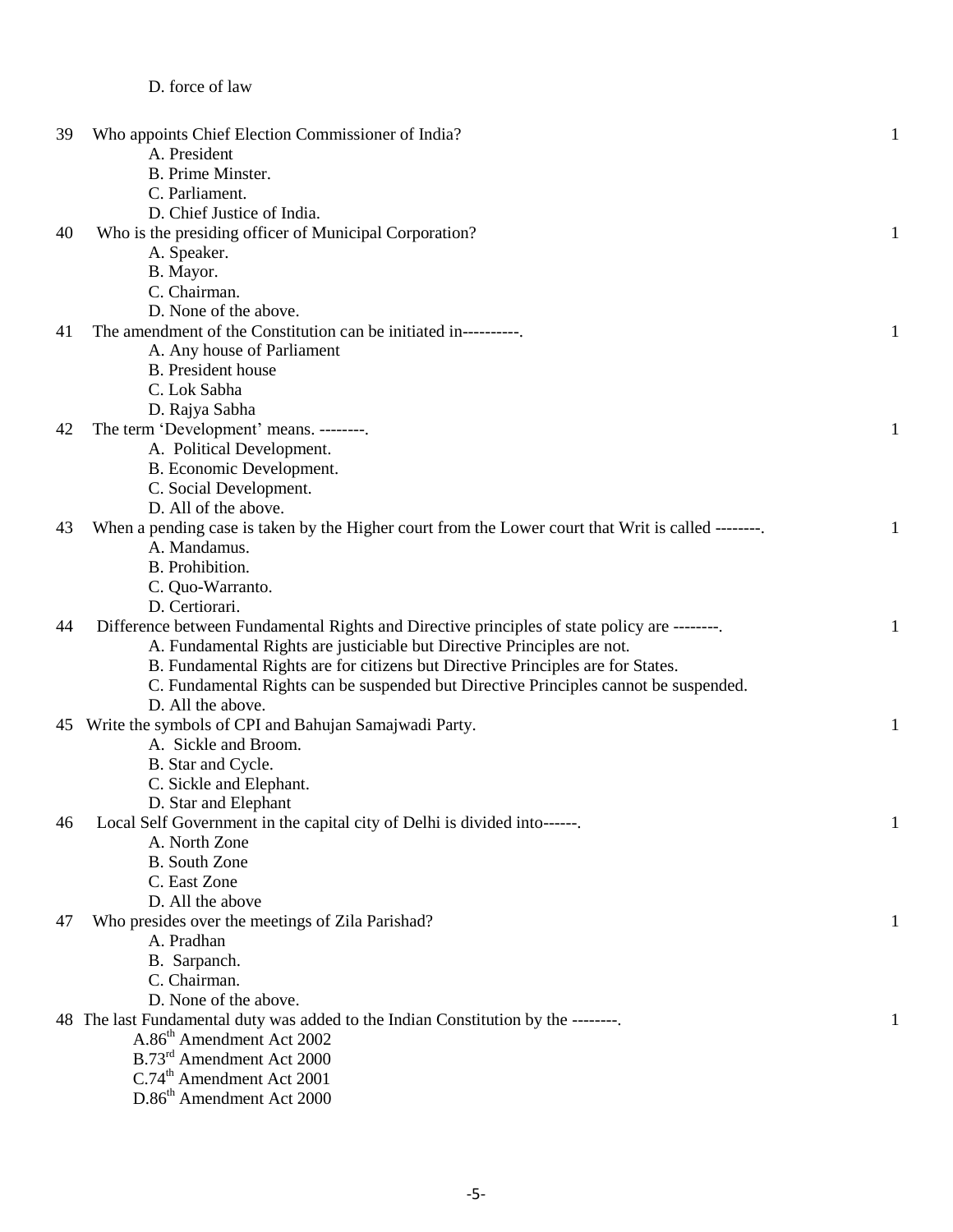#### **SECTION-C (Attempt any 10 questions)**

49 Observe the given cartoon carefully and answer the following questions.

## **What does this picture signify**?

- A. Common man fighting.
- B. Chaos in Democracy.
- C. People playing Game.
- D. None of the above.



1

1

1

1

1

1

50 The Reforms in the electoral pattern that can bring peace in India is ------.

- A. Compulsory voting.
- B. Election on Government Expense.
- C. Ban on candidates contesting from more than one constituency.
- D. All the above.

#### 51 **Read the passage given below carefully and answer the following questions-**

In 1982 during the construction work for Asian Games the government engaged a few contractors. These contractors employed a large number of very poor construction workers from different parts of the country to build the flyovers and stadiums. These workers were kept in poor working conditions and were paid less than the minimum wages decided by the government. A team of social scientists studied their poor condition and petitioned the Supreme Court.

## **Where was the construction work going on?**

- A. Commonwealth games
- B. Olympics
- C. National Games
- D. Asian Games
- 52 The Fundamental Right which was violated by the contractor--------.
	- A. Right to Religion.
	- B. Right to Freedom.
	- C. Right against Exploitation.
	- D. Right to Equality.
- 53 What was being constructed?
	- A. National Highway.
		- B. Flyovers and Stadiums.
		- C. Residential and Office Buildings.
		- D. Dispensaries and Hospitals
- 54 Where did the Social Scientists filed the case?
	- A. Subordinate Court.
	- B. Nyaya panchayat
	- C. High Court.
	- D. Supreme Court.

## 55 **Read the following passage carefully and answer the questions given below:-**

Our constitution is called a living document because it keeps responding to situations and circumstances arising 1from time to time. Like a living being, constitution responds to experience. So even after so many decades, constitution continues to work effectively because of its ability to be dynamic, to be open to interpretations and its ability to respond to changes. This is vital for democracy of the country. Our constitution has protected the democracy but at the same time allowed it to be open to new practices. Our judiciary has maintained the letter and spirit of the constitution. It has insisted that all work has to be within the framework of the constitution. People measures should be taken but it should not bypass the legal procedures. because if the legal procedures are ignored in the name of public interest, then executive will have arbitrary use of power and our political leaders,